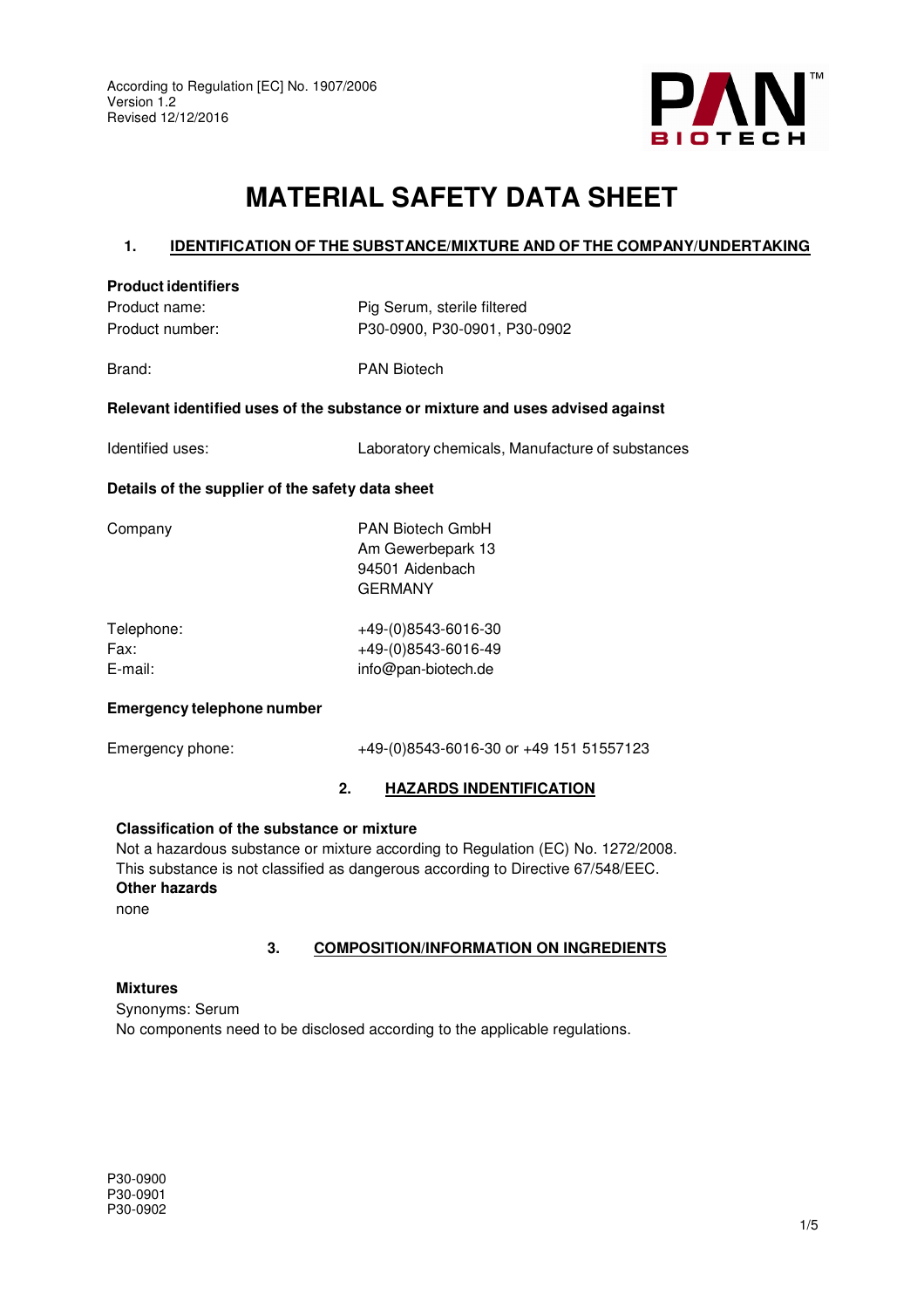

## **4. FIRST AID MEASURES**

## **If inhaled**

If breathed in, move person into fresh air. If not breathing, give artificial respiration. **In case of skin contact**  Wash off with soap and plenty of water. **In case of eye contact**  Flush eyes with water as a precaution. **If swallowed**  Never give anything by mouth to an unconscious person. Rinse mouth with water.

**Indication of any immediate medical attention and special treatment needed**  no data available

## **5. FIREFIGHTING MEASURES**

**Extinguishing media Suitable extinguishing media**  Use water spray, alcohol-resistant foam, dry chemical or carbon dioxide. **Special hazards arising from the substance or mixture**  Carbon oxides **Advice for firefighters**  Wear self contained breathing apparatus for firefighting if necessary.

# **6. ACCIDENTAL RELEASE MEASURES**

**Personal precautions, protective equipment and emergency procedures**  Avoid breathing vapours, mist or gas. **Environmental precautions**  Do not let product enter drains **Methods and materials for containment and cleaning up**  Keep in suitable, closed containers for disposal.

# **7. HANDLING AND STORAGE**

**Precautions for safe handling** 

Normal measures for preventive fire protection.

#### **Conditions for safe storage, including any incompatibilities**

Store in cool place. Keep container tightly closed in a dry and well-ventilated place. Containers which are opened must be carefully resealed and kept upright to prevent leakage.

**Recommended storage temperature: -20 °C**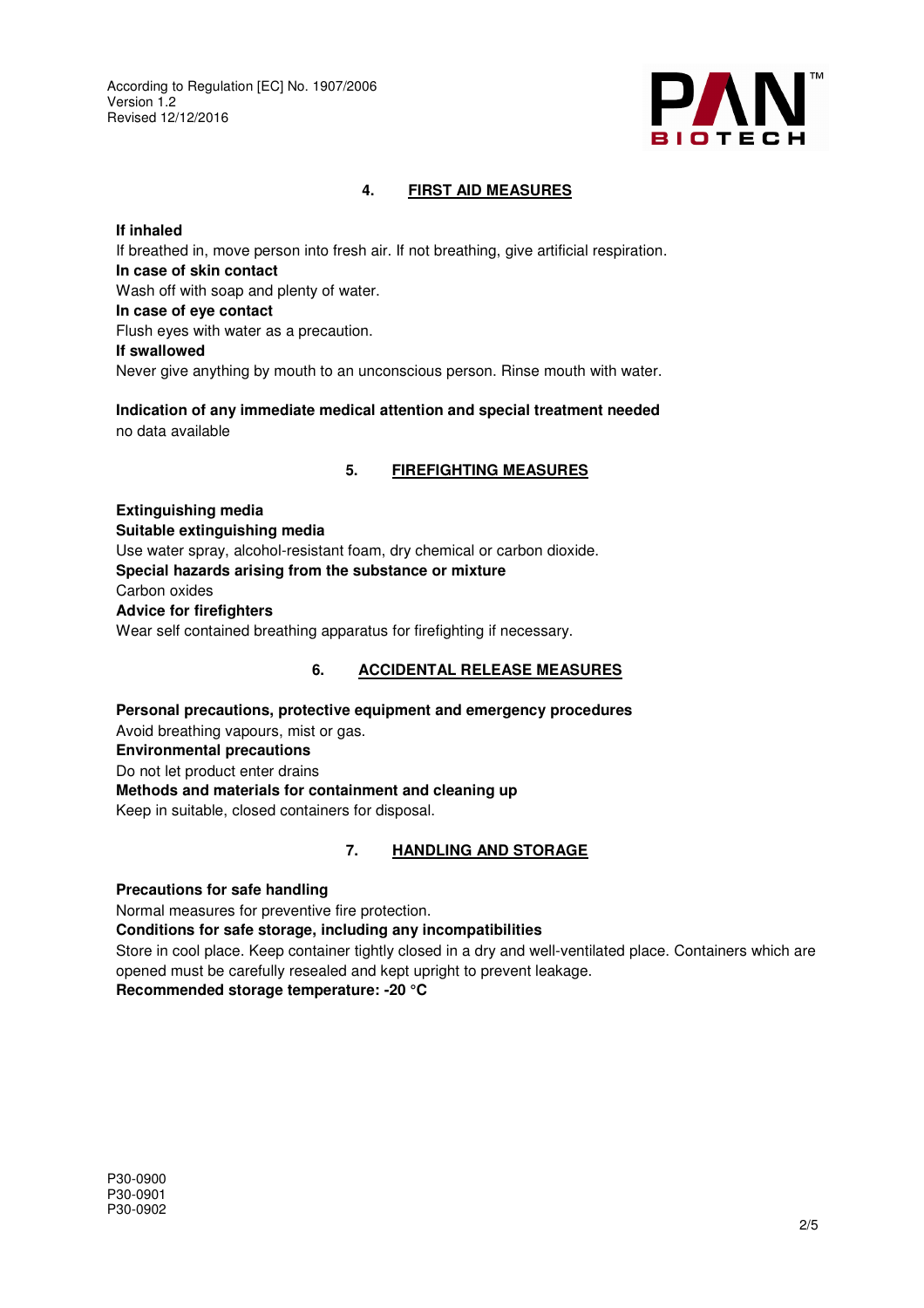

#### **8. EXPOSURE CONTROLS/PERSONAL PROTECTION**

#### **Control parameters**

**Components with workplace control parameters** 

## **Exposure controls**

**Appropriate engineering controls** 

General industrial hygiene practice.

**Personal protective equipment** 

### **Eye/face protection**

Use equipment for eye protection tested and approved under appropriate government standards such as NIOSH (US) or EN 166(EU).

#### **Skin protection**

Handle with gloves. Gloves must be inspected prior to use. Use proper glove removal technique (without touching glove's outer surface) to avoid skin contact with this product. Dispose of contaminated gloves after use in accordance with applicable laws and good laboratory practices. Wash and dry hands. The selected protective gloves have to satisfy the specifications of EU Directive 89/686/EEC and the standard EN 374 derived from it.

#### **Body Protection**

Impervious clothing, The type of protective equipment must be selected according to the concentration and amount of the dangerous substance at the specific workplace.

#### **Respiratory protection**

Respiratory protection not required. For nuisance exposures use type OV/AG (US) or type ABEK (EU EN 14387) respirator cartridges. Use respirators and components tested and approved under appropriate government standards such as NIOSH (US) or CEN (EU).

#### **Control of environmental exposure**

Do not let product enter drains

## **9. PHYSICAL AND CHEMICAL PROPERTIES**

| <b>Appearance Form:</b>                      | liquid            |
|----------------------------------------------|-------------------|
| Odour                                        | no data available |
| <b>Odour Threshold</b>                       | no data available |
| рH                                           | no data available |
| Melting point/freezing point                 | no data available |
| Initial boiling point and boiling range      | no data available |
| <b>Flash point</b>                           | no data available |
| <b>Evapouration rate</b>                     | no data available |
| Flammability (solid, gas)                    | no data available |
| Upper/lower flammability or explosive limits | no data available |
| Vapour pressure                              | no data available |
| Vapour density                               | no data available |
| <b>Relative density</b>                      | no data available |
| <b>Water solubility</b>                      | no data available |
| <b>Partition coefficient: noctanol/water</b> | no data available |
| <b>Auto-ignition temperature</b>             | no data available |
| <b>Decomposition temperature</b>             | no data available |
| Viscositv                                    | no data available |
| <b>Explosive properties</b>                  | no data available |
| <b>Oxidizing properties</b>                  | no data available |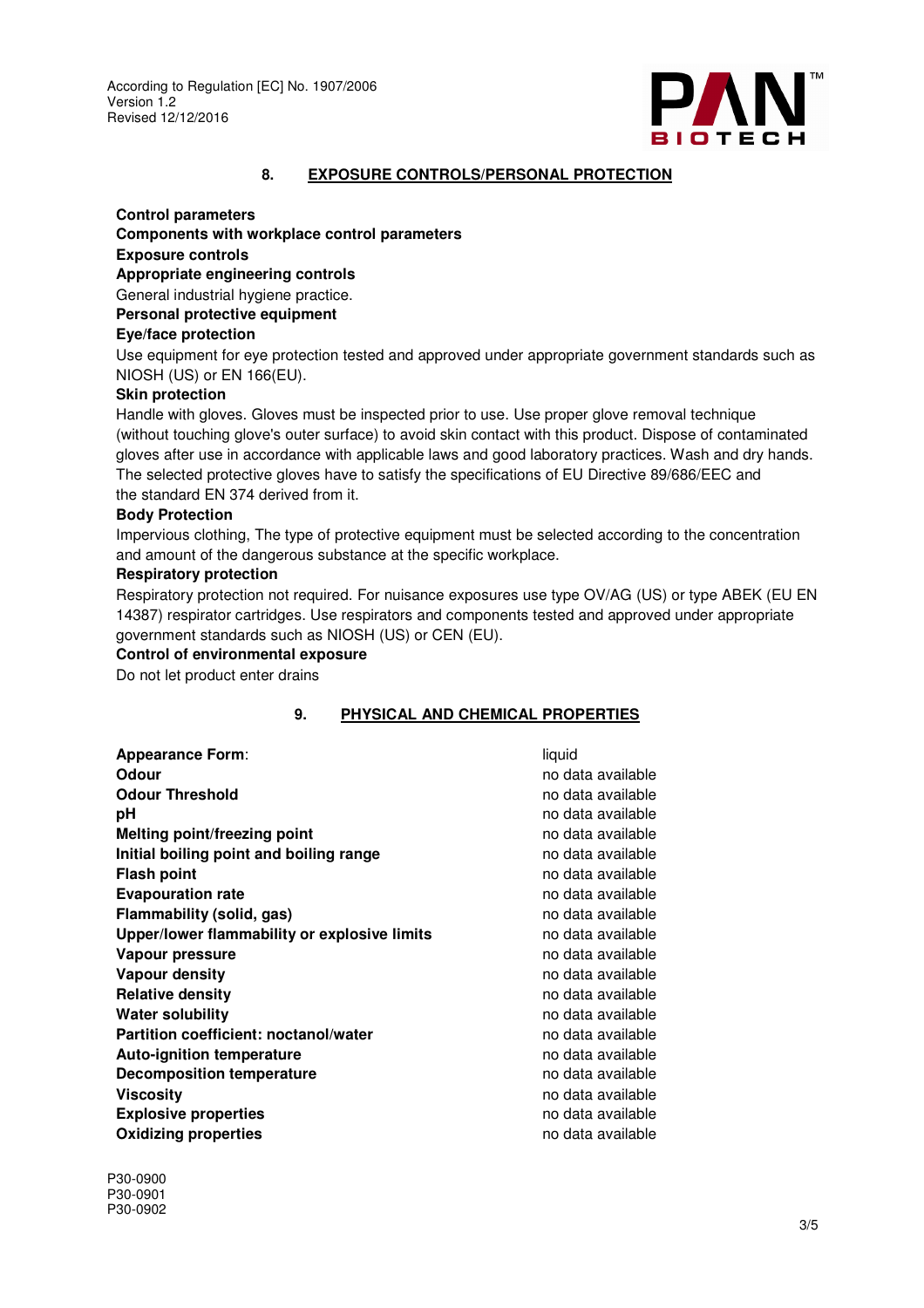

## **10. STABILITY AND REACTIVITY**

**Reactivity**  no data available **Chemical stability**  Stable under recommended storage conditions **Possibility of hazardous reactions**  no data available **Conditions to avoid**  no data available **Incompatible materials**  Strong oxidizing agents **Hazardous decomposition products**  Other decomposition products - no data available

#### **11. TOXICOLOGICAL INFORMATION**

**Acute toxicity no data available no data available Skin corrosion/irritation no data available no data available no data available Serious eye damage/eye irritation no data available no data available Respiratory or skin sensitization no data available Germ cell mutagenicity no data available no data available Carcinogenicity**  IARC: No component of this product present at levels greater than or equal to 0.1% is identified as probable, possible or confirmed human carcinogen by IARC. **Reproductive toxicity no data available no data available Specific target organ toxicity - single exposure** no data available **Specific target organ toxicity - repeated exposure** no data available **Aspiration hazard no access to the access of the available no data available** 

**Additional Information** 

RTECS: Not available

To the best of our knowledge, the chemical, physical, and toxicological properties have not been thoroughly investigated.

#### **12. ECOLOGICAL INFORMATION**

**Toxicity no data available no data available no data available Persistence and degradability no data available no data available Bioaccumulative potential in the set of the set of the set of the set of the set of the set of the set of the set of the set of the set of the set of the set of the set of the set of the set of the set of the set of the s Mobility in soil no data available no data available no data available Results of PBT and vPvB assessment** PBT/vPvB assessment not available as

chemical saety assessment not reuired/not conducted

**Other adverse effects no data available no data available** 

## **13. DISPOSAL CONSIDERATIONS**